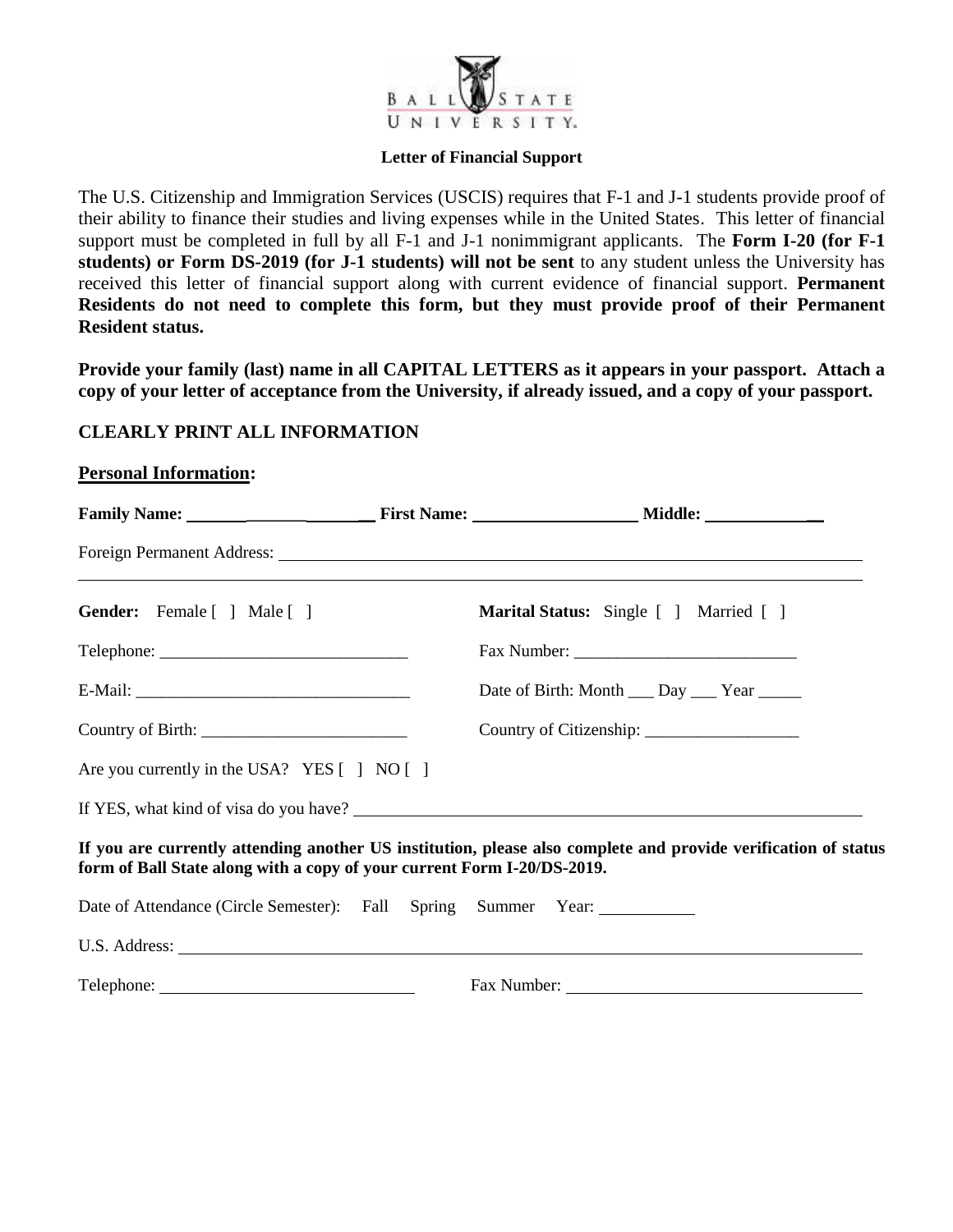### **Family Information:**

**If you plan to bring dependents** either now or at a later date, please complete the following information. You must demonstrate that you can provide an additional US\$6,000.00 for each dependent per year. Each dependent will be issued his/her own Form I-20/DS-2019. **Attach a copy of the marriage certificate for your spouse and/or the birth certificate(s) for each child (if applicable), a copy of each dependent's passport and original financial documentation (see below).**

**Please list all dependents:**

| <b>Name</b><br>(Last / First / Middle) | Relationship<br>to Student | Date of Birth<br>(MM/DD/YY) | of<br>Country<br><b>Birth</b> | Country of<br>Citizenship |
|----------------------------------------|----------------------------|-----------------------------|-------------------------------|---------------------------|
|                                        |                            |                             |                               |                           |
|                                        |                            |                             |                               |                           |
|                                        |                            |                             |                               |                           |
|                                        |                            |                             |                               |                           |
|                                        |                            |                             |                               |                           |
|                                        |                            |                             |                               |                           |

# **Verification of Funds:**

In calculating your expenses, you should keep in mind that Immigration regulations offer limited employment opportunities for F-1/J-1 students. Therefore, you should not anticipate employment or an internship as a means of support while in the USA, and instead you must provide current evidence of your financial support. You must also enclose a letter from your bank, issued on bank letterhead and signed by a bank official, verifying the amount of funds in your account. The amount of financial support listed in the bank letter must be listed in US dollars. Any sponsor(s) you may have (including your parents) must complete the Affidavit of Support section on this form below. If you are using your own funds for your education, then you must sign the Affidavit below.

| <b>Student's Personal Funds:</b>                                                                                  | US\$  |
|-------------------------------------------------------------------------------------------------------------------|-------|
| <b>Sponsor Funds:</b>                                                                                             | US\$- |
| Government/Corporation Sponsor Funds/Loan<br>(Enclose a certified copy of your letter of award or loan approval): | US\$  |
| Funds from another source (award/scholarship and enclose a certified US\$<br>copy of your award letter):          |       |

**If you are relying on financial support from a sponsor (including your parents), the sponsor must certify the following:**